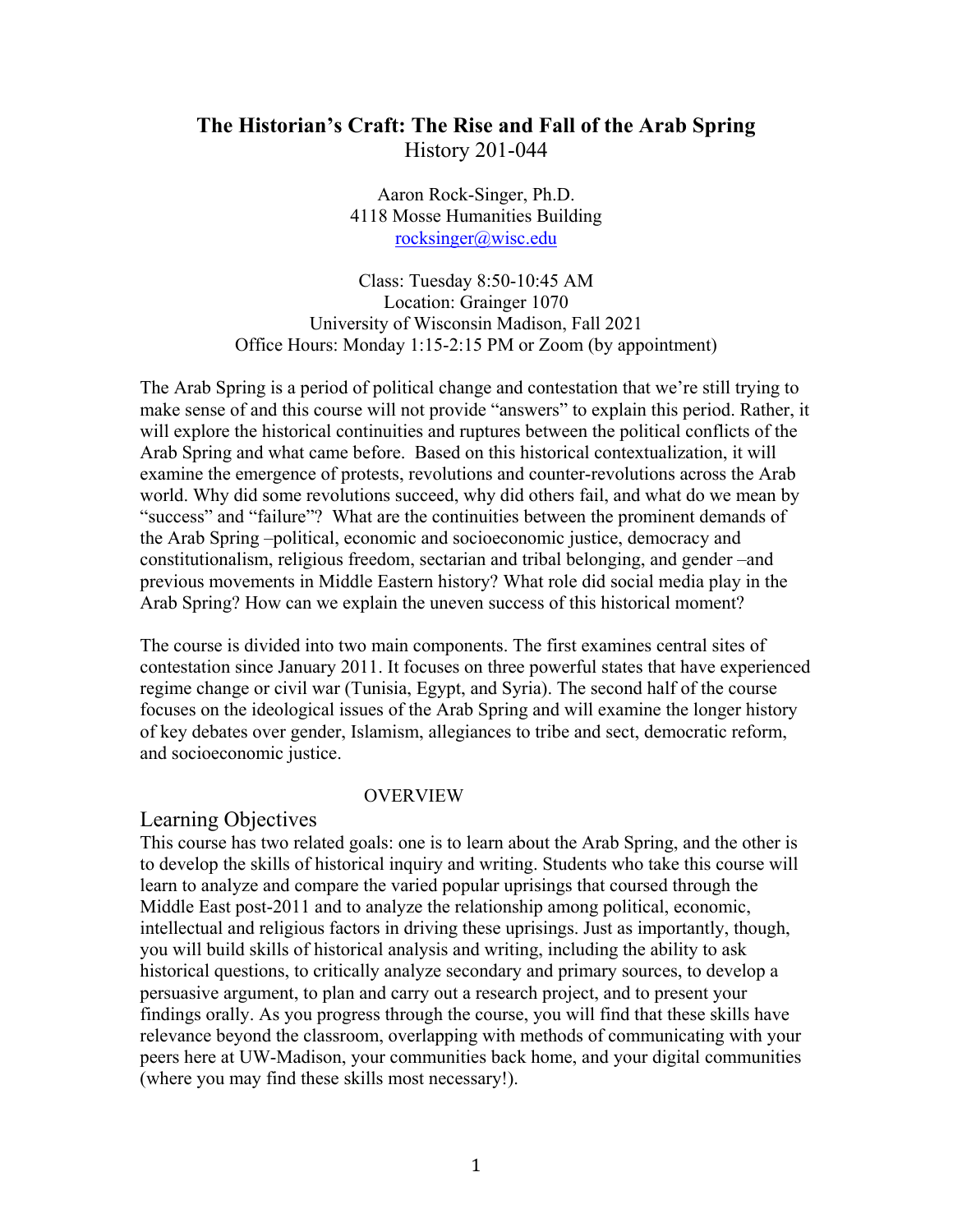# Class Rhythm

Each week, you are expected to come to class having carefully read and reflected on the assigned secondary and primary sources. We will begin each class by reviewing any questions that you had regarding the assigned material and will then move onto discussing the main themes and arguments of the assigned secondary material. During the second half of class, we will turn towards analysis of primary sources. Prior to class, I expect you to have viewed (and taken notes) on the lecture and made a good faith-effort to complete the reading questions based on the assignment secondary and primary sources.

Over the course of the semester, you will develop your skills as historians, working up to writing a final paper that historically traces one or more key drivers of an uprising in a particular Arab country. This process will begin with a critical analysis of a primary source **(2.8)** and then a review essay on a secondary source (**2.22).** We will then put these two skills to use in crafting a research proposal (**3.22),** and compiling an annotated bibliography (**4.12).** The final month of the course will revolve around converting this training to a research project, first with an in-class presentation (**4.26)** and then with a final draft **(5.10).** If you wish to submit a draft of your final paper for comments, you must do so by the last day of class (**5.3)** 

*All assignments must be submitted by email to rocksinger@wisc.edu by 8:50 AM the day that they are due.* 

# Explanation of credit hours

The credit standard for this 3-credit course is met by an expectation of a total of 135 hours of student engagement with the course's learning activities (at least 45 hours per credit or 9 hours per week), which include regularly scheduled in-person meeting times (group seminar meetings of 115 minutes per week), dedicated online time, reading, writing, individual consultations with the instructor, and other student work as described in the syllabus. The core of our course is our weekly meeting so please make every effort to be present and engaged.

# Course Materials

You will need to purchase the following text for this course:

- Haas, Mark and David W. Lesch. *The Arab Spring: The Hope and Reality of the Uprisings* (New York: Routledge, 2017). ISBN 978-0813349749 (~\$34.71). You can find it: https://www.amazon.com/Arab-Spring-Hope-Reality-Uprisings/dp/0813349745
- Storey, William Kelleher. *Writing History: A Guide for Students:* 5th ed. (Oxford, UK: Oxford University Press, 2015). ISBN 978-0190238940 (~\$22.36). You can find it here: https://www.amazon.com/Writing-History-William-Kelleher-Storey/dp/0190238941/ref=sr\_1\_4?dchild=1&keywords=Writing+History%3A+ A+Guide+for+Students&qid=1628538376&s=books&sr=1-4

It is crucially important that you purchase the **second** edition of *The Arab Spring* (2017), as the first edition (2012) is woefully out of date. You can make sure to purchase the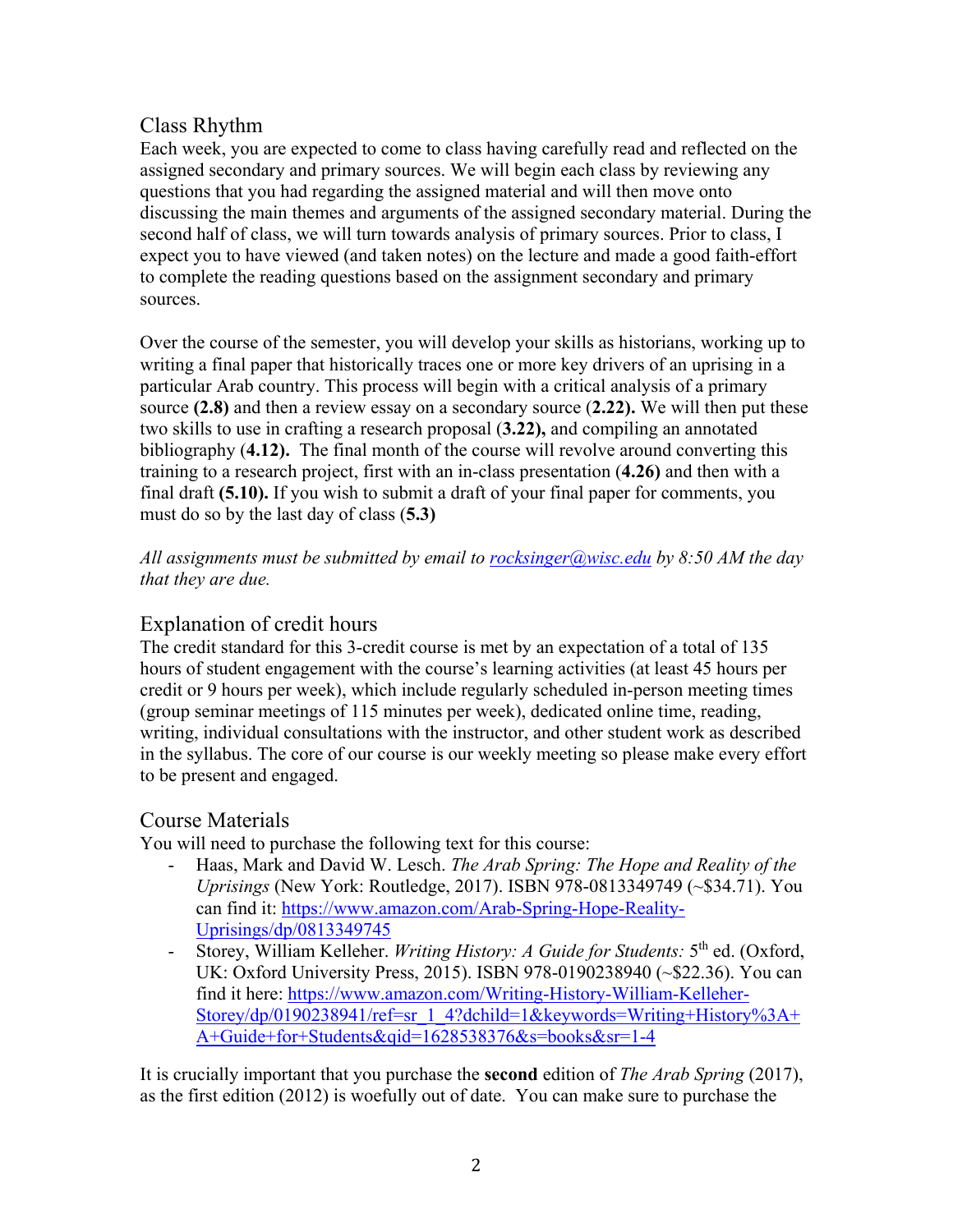correct editions of both of these works by checking the included ISBN numbers. Other than this book, all materials, *including regular short lectures*, will be available on Canvas for you to download.

# Digital Devices

You are permitted to use a computer or tablet to take notes on my lectures or to record key points of class discussions. That said, much of this course depends on your active participation, whether listening to your classmates' ideas or offering your own. Given this, I will frequently request that all digital devices be put away. To reduce our dependence on computers in class, I expect you to arrive having printed out and marked up the text and any notes on which you wish to draw.

If this digital device policy will pose an unnecessary hardship for you, let me know. We will find a solution that meets your needs and my pedagogical goals.

# Usage of Audio Recorded Lectures Statement

Lecture materials and recordings for History 201 are protected intellectual property at UW-Madison. Students in this course may use the materials and recordings for their personal use related to participation in this class. Students may also take notes solely for their personal use. If a lecture is not already recorded, you are not authorized to record my lectures without my permission unless you are considered by the university to be a qualified student with a disability requiring accommodation. [Regent Policy Document 4- 1] Students may not copy or have lecture materials and recordings outside of class, including posting on internet sites or selling to commercial entities. Students are also prohibited from providing or selling their personal notes to anyone else or being paid for taking notes by any person or commercial firm without the instructor's express written permission. Unauthorized use of these copyrighted lecture materials and recordings constitutes copyright infringement and may be addressed under the university's policies, UWS Chapters 14 and 17, governing student academic and non-academic misconduct.

### Accommodations

I welcome open communication regarding your learning needs. If you intend to request accommodations in this course, please contact the McBurney Disability Resource Center as soon as possible in order to register. I work according to the University's policy, as articulated by the Committee on Access and Accommodation in Instruction:

The University of Wisconsin-Madison supports the right of all enrolled students to a full and equal educational opportunity. The Americans with Disabilities Act (ADA), Wisconsin State Statute (36.12), and UW-Madison policy (Faculty Document 1071) require that students with disabilities be reasonably accommodated in instruction and campus life. Reasonable accommodations for students with disabilities is a shared faculty and student responsibility. Students are expected to inform faculty [me] of their need for instructional accommodations by the end of the third week of the semester, or as soon as possible after a disability has been incurred or recognized. Faculty [I], will work either directly with the student [you] or in coordination with the McBurney Center to identify and provide reasonable instructional accommodations. Disability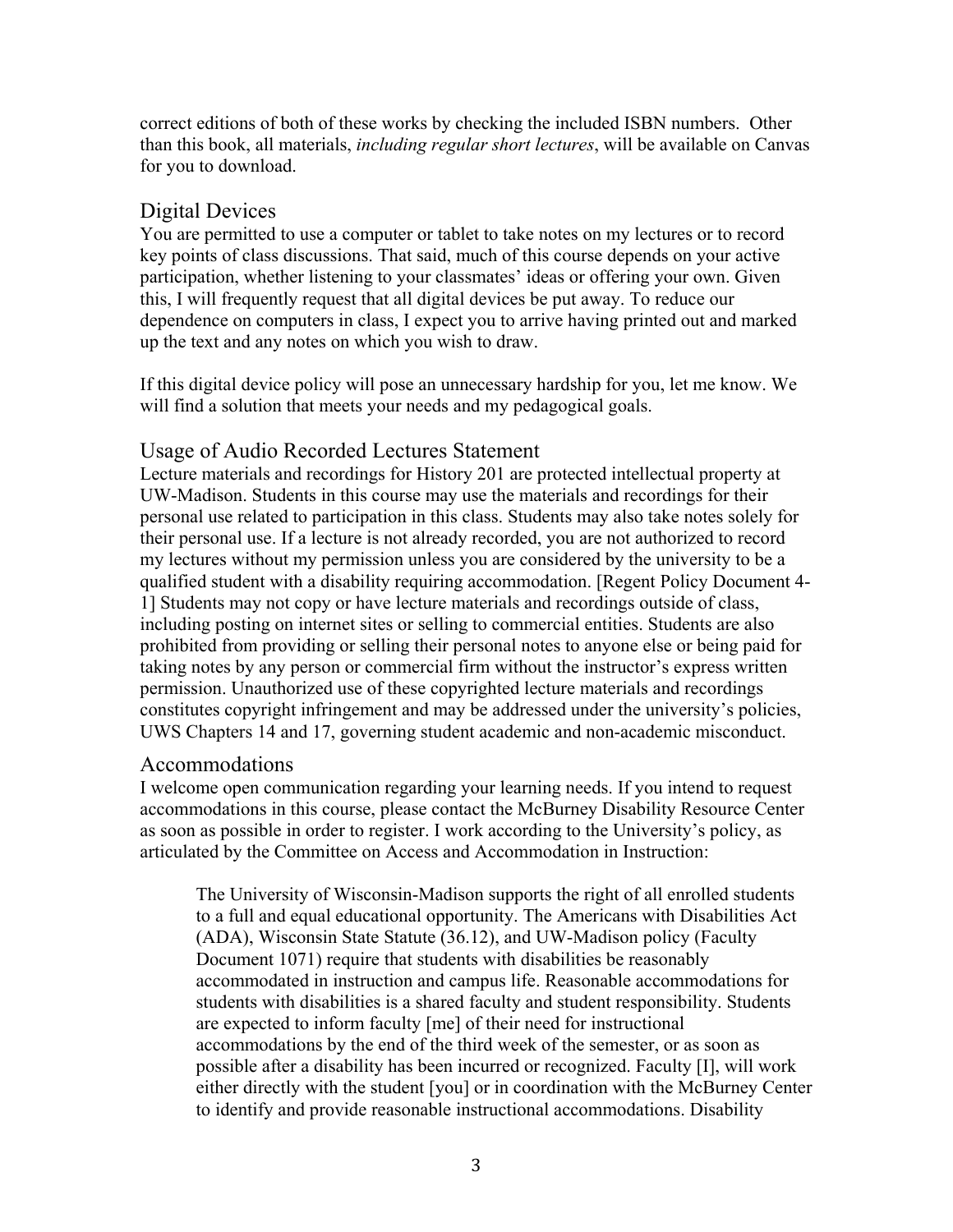information, including instructional accommodations as part of a student's educational record, is confidential and protected under FERPA.

# Quarantine or Isolation Due to COVID-19

Students should continually monitor themselves for COVID-19 symptoms and get tested for the virus if they have symptoms or have been in close contact with someone with COVID-19. Students should reach out to instructors as soon as possible if they become ill or need to isolate or quarantine, in order to make alternate plans for how to proceed with the course. Students are strongly encouraged to communicate with their instructor concerning their illness and the anticipated extent of their absence from the course (either in-person or remote). The instructor will work with the student to provide alternative ways to complete the course work.

## Diversity and Inclusion

Diversity is a source of strength, creativity, and innovation for UW-Madison. We value the contributions of each person and respect the profound ways their identity, culture, background, experience, status, abilities, and opinion enrich the university community. We commit ourselves to the pursuit of excellence in teaching, research, outreach, and diversity as inextricably linked goals.

## Writing Resources

The *History Lab* is a resource center specific to the History Department in which experts (current Ph.D. students) will assist you with your research papers. Regardless of your stage –whether deciding on a topic, formulating a thesis, outlining or sharpening your argument, or revising a draft –the staff at the History Lab can help you improve as a writer. Schedule an individual consultation by going to http://go.wisc.edu/hlab.

# Academic Integrity

My expectation is that you will adhere to the university's policies on academic integrity, available at https://conduct.students.wisc.edu/academic-integrity/. While we will discuss particular questions that pertain to academic integrity in class –such as correct citation, how to paraphrase an argument –you are responsible prior to addressing these particular questions. Broadly speaking, the guidelines are simple A) when in doubt, cite B) cite not only language, but also ideas and c) when paraphrasing, change the language.

### Assignment Submission

Please submit all assignments to me digitally at my university email address. An assignment due in class must be sent to me *by the beginning of class*, i.e. 8:50 AM.

### Late Policy

If an assignment for this course coincides with assignments in other courses, students may request an extension *no less than one week in advance*. Extensions will not be granted beyond this point, and late assignments lose one letter grade/day. In other words,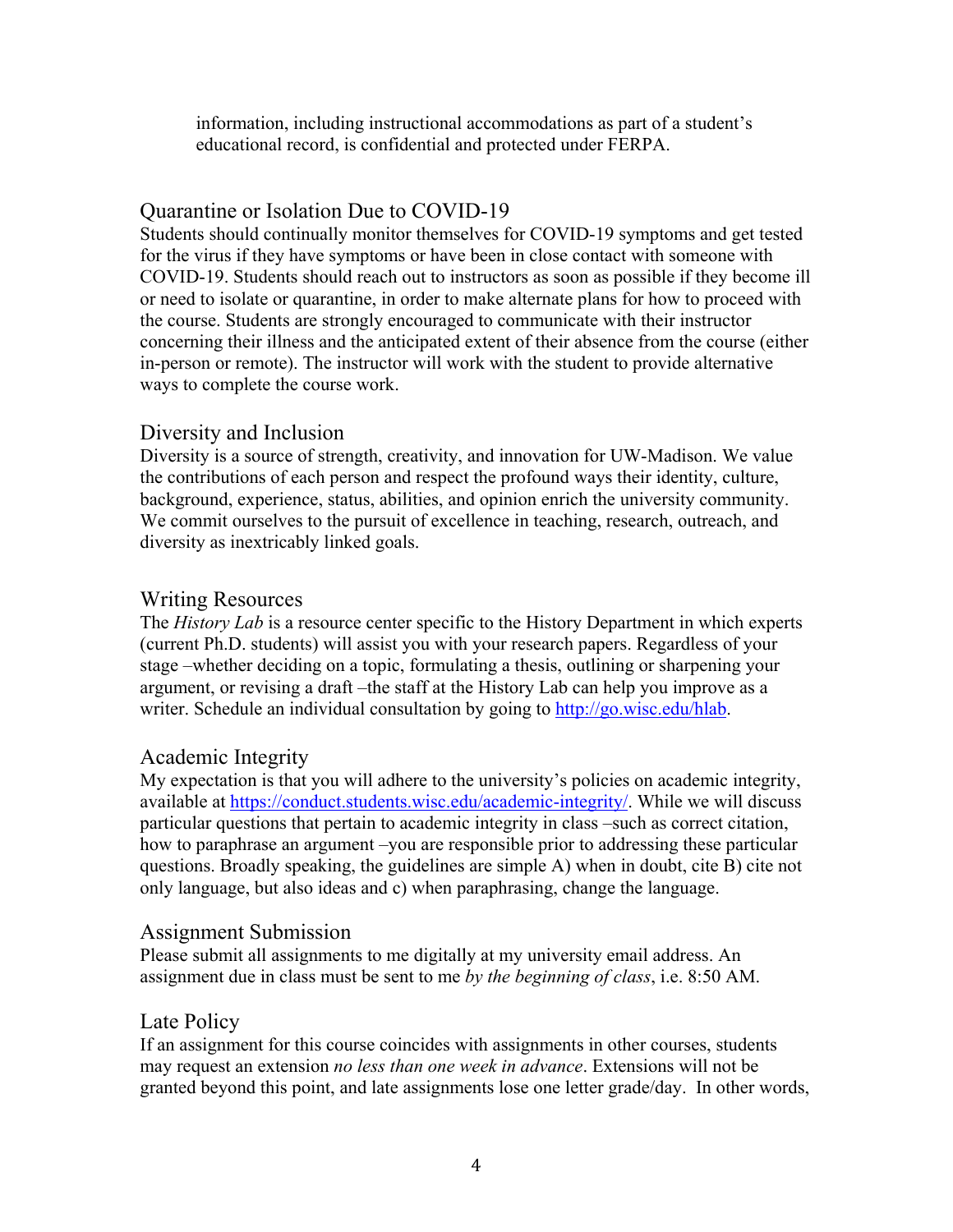the onus is on you to structure your time so that you can successfully complete the assignments by the due date.

#### ASSESSMENT

Components of the Course Grade: Critical analysis of a primary source (2 pages), due 9.23: 9% Review essay on a secondary source (2 pages), due 10.7 10% Research proposal (2 pages), due 10.21: 10% Annotated bibliography (2-3 pages), due 11.11: 6% In-class presentation (5 minutes), 12.2 5% Final draft of your research paper, due 12.17: 30% Your class participation:  $30\%$ 

### Canvas

On Canvas, you will find the readings organized by week, as well as assignments, course documents (which includes weekly reading questions and the syllabus), and weekly recorded lectures.

### **Standards**

You will receive detailed directions for each assignment in this course. Your class participation grade will reflect a combination of the following skills: regular attendance; class preparation (including notes on assigned readings); listening and engagement with the ideas of other students in the class; and asking questions and offering comments that advance our class discussion and show growth in your skills as a historian. While it is not an official component of the grade for this course, I also hope that you will schedule virtual "office hours" meetings so that we can discuss both the course material and your academic interests more broadly.

### Email and Titles

I will do my best to respond to your questions as quickly as I can during business hours (8:00 AM-4:00 PM). I may also be able to respond outside of those hours, but I will generally respond the next morning. It is your responsibility to think ahead on this front!

When you email, please also be mindful of the difference between texting and emailing; the following guide may be of help:

http://udel.edu/~jsoares/How%20to%20Use%20Proper%20Email%20Etiquette%20Whe n%20Writing%20to%20a%20Professor.pdf. In short, more punctuation, fewer emojis.

Finally, universities are strange places with sometimes odd-seeming titles. Here's a quick overview: If somehow has a Ph.D. (also known as a Doctorate), they are addressed as "Dr." If they have a Ph.D. *and* are employed as a Professor, then "Professor" takes precedence. Accordingly, appropriate ways to address me (whether in person or by email) include Professor Rock-Singer, though Dr. Rock-Singer is fine, too. Inappropriate forms (these are all real examples!) include "Hi Aaron," "Mr. Aaron" and "Professor Aaron."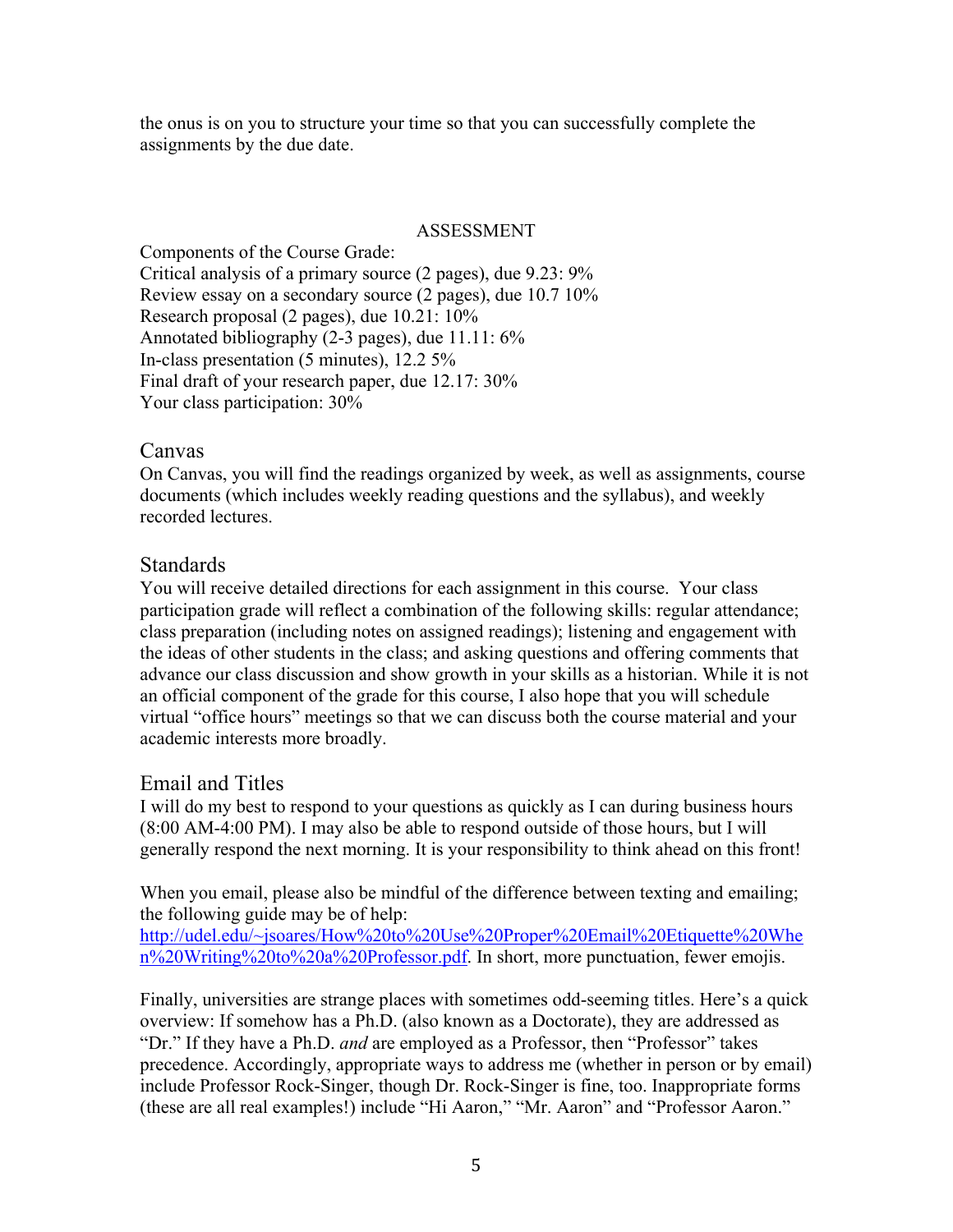## **Part I: Understanding the Rise and Fall of the Arab Spring**

1.25 First day of class: Syllabus review

2.1 The Arabs: An Introduction

- Lecture: The Arabs in World History (Canvas)
- S: Adeed Dawisha, *Arab Nationalism in the Twentieth Century: From Triumph to Despair* (Princeton, NJ: Princeton University Press, 2003), 14-48.
- *Assignment*: Please complete reading questions on the Dawisha reading.
- Storey, *Writing History*, 9-26 (1C-1M, on choosing an appropriate topic of study)

2.8 Egypt

- Lecture: 20th Century Egyptian History (Canvas)
- S: Jeanine L. Sowers and Bruce K. Rutherford, "Revolution and Counterrevolution in Egypt," in *The Arab Spring: The Hope and Reality of the Uprising* (Chap. 2, 40-71)
- Storey, *Writing History*, 33-6 (2B-C, on reading primary and secondary sources)
- P: Ramy Essam, "Bread, Freedom" (\*2-page critical analysis comparing these two sources due)
	- o From Tahrir Square: https://www.youtube.com/watch?v=oS7I\_1IABZY
	- o Music Video (with subtitles): https://www.youtube.com/watch?v=Y9Re4zJkoQM

### 2.15 Tunisia

- Lecture:  $20<sup>th</sup>$  century Tunisian history (Canvas)
- S: Julia Clancy-Smith, "Lessons from a Small Place: The Dignity Revolutions in Tunisia, North Africa and the Globe," in *The Arab Spring: The Hope and Reality of the Uprising* (Chap.1, 10-39)
- P: Intissar Kherigi, "Tunisia: 'Change will take time,'" *New African*, December 2012, 66-8. Available at https://newafricanmagazine.com/?p=3463
- P: Amira Yahyaoui, 'Tunisia: Our Post-Revolutionary Struggle,' *New African*, December, 2012, 70-71. Available at http://www.albawsala.com/uploads/documents/NA1212\_p70\_71.pdf

2.22 Libya

- S: Karim Mezran and Laurentina Cizza, "The Libyan Spring: From Dream to Disillusionment," in *The Arab Spring: The Hope and Reality of the Uprising*  (Chap. 3, 72-90)
- P: Hisham Matar, *The Return*: *Fathers, Sons, and the Land in Between* (New York: Random House, 2016), 28-50.
- Storey, *Writing History*, 42-51 (3C-3I, on synthesizing secondary literature, drawing on primary sources, and citing appropriately)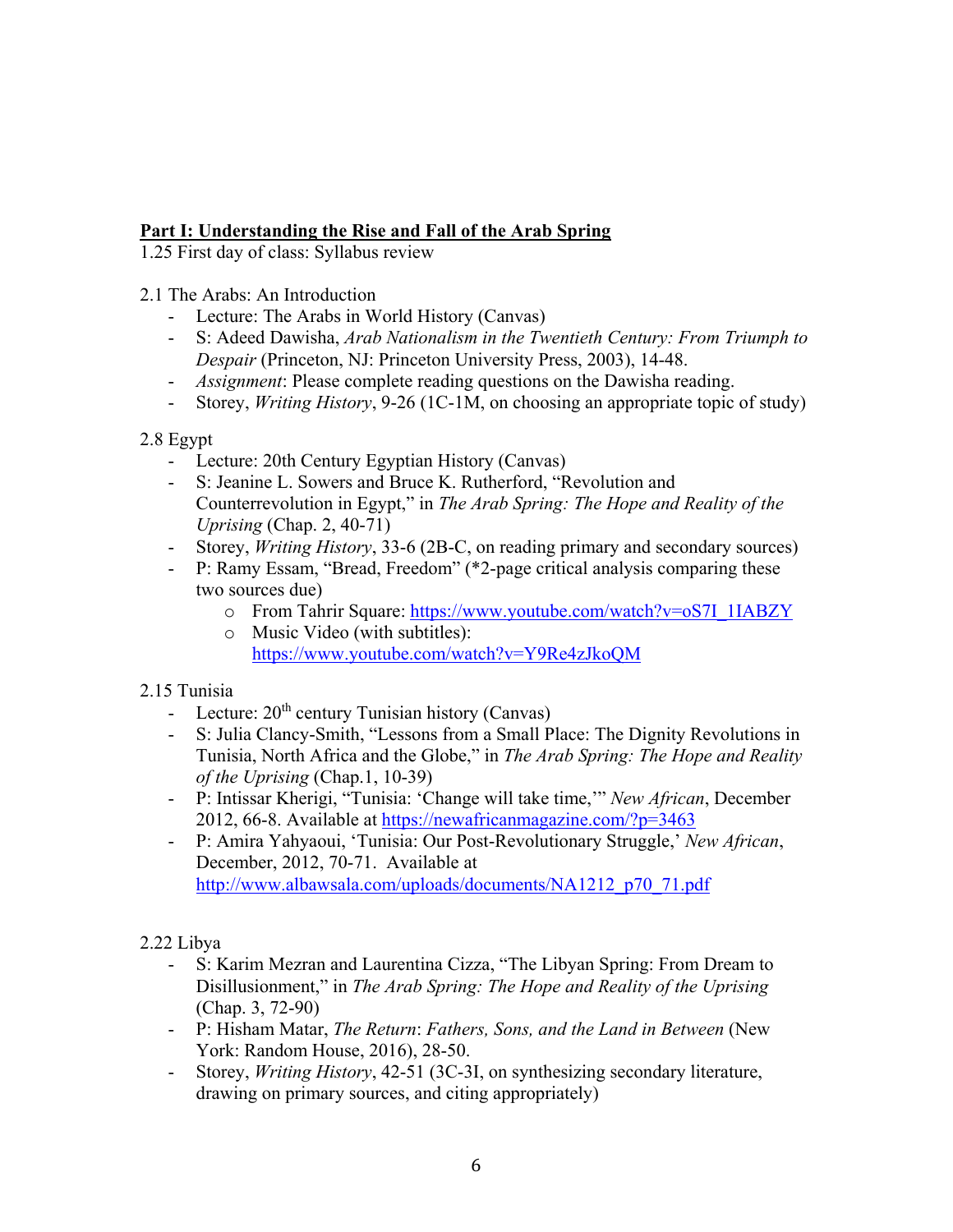- Review essay on secondary source due (2 pages)

### 3.1 Syria

- Lecture:  $20<sup>th</sup>$  century Syrian History (Canvas)
- S: David W. Lesch, "Anatomy of an Uprising: Bashar al-Assad's Fateful Choices that Launched a Civil War," in *The Arab Spring: The Hope and Reality of the Uprising* (Chap. 4, 91-112)
- P: Samar Yazbek, *A Woman in Crossfire. Diaries of the Syrian Revolution*, trans. Max Weiss (London: Haus Publishers, 2012), Excerpt: 8 April 2011.
- Storey, *Writing History*, 5A-5E.

3.8 Iran:

- S: Narges Bajoghli and Arang Keshavarzian, "Iran and the Arab Uprisings," in *The Arab Spring: The Hope and Reality of the Uprising (Chap. 8, 174-93)*
- Thomas Erdbrink, "The Iran Revolution at 40: From Theocracy to 'Normality,'" *New York Times* 10 February 2019.
- P: Fatemeh Shams and Erika Abrahamian, "Their Black Imaginings: Letters from an Exiled Wife to her Imprisoned Husband," *VQR: A National Journal of Literature and Discussion*, Summer 2010. Available at: https://www.vqronline.org/vqr-symposium/their-black-imaginings-letters-exiledwife-her-imprisoned-husband

Spring Break (March 12-20)

3.22 Mass Media and the Arab Spring

- Lecture: The History of Mass Media in the Middle East (Canvas)
- S: Malcom Gladwell, "Small Change: Why the revolution will not be tweeted," *The New Yorker*, 4 October 2010.
- P: Wael Ghonim, *Revolution 2.0: The Power of the People is Greater than the People in Power: A Memoir* (Chap. 4, "Online and on the Streets," 58-81)
- \* Research Proposal due (2 pages)

3.29 The Battle over Constitutions, Democracy and Socioeconomic Justice

- S: Monica Marks, "Convince, Coerce, or Compromise: Ennahda's Approach to Tunisia's Constitution", *Brookings Doha Center Analysis Paper*, No. 10, February 2014. Available at https://www.brookings.edu/wpcontent/uploads/2016/06/Ennahda-Approach-Tunisia-Constitution-English.pdf
- P: Tunisia 2014 Constitution (Articles 1, 6, 18, 46, 75, 77, 78)
- Storey, *Writing History*, Chap. 6 (98-105)

#### 4.5 Gender

- Lecture: Feminism in Egypt (Canvas)
- S: Laura Bier, *Revolutionary Womanhood: Feminisms, Modernity, and the State in Nasser's Egypt* (Stanford, CA: Stanford University Press, 2011), 60-100.

4.12 Islam and the Arab Spring I: The Muslim Brotherhood

- Lecture: The Rise and Fall of the Muslim Brotherhood in Egypt (Canvas)